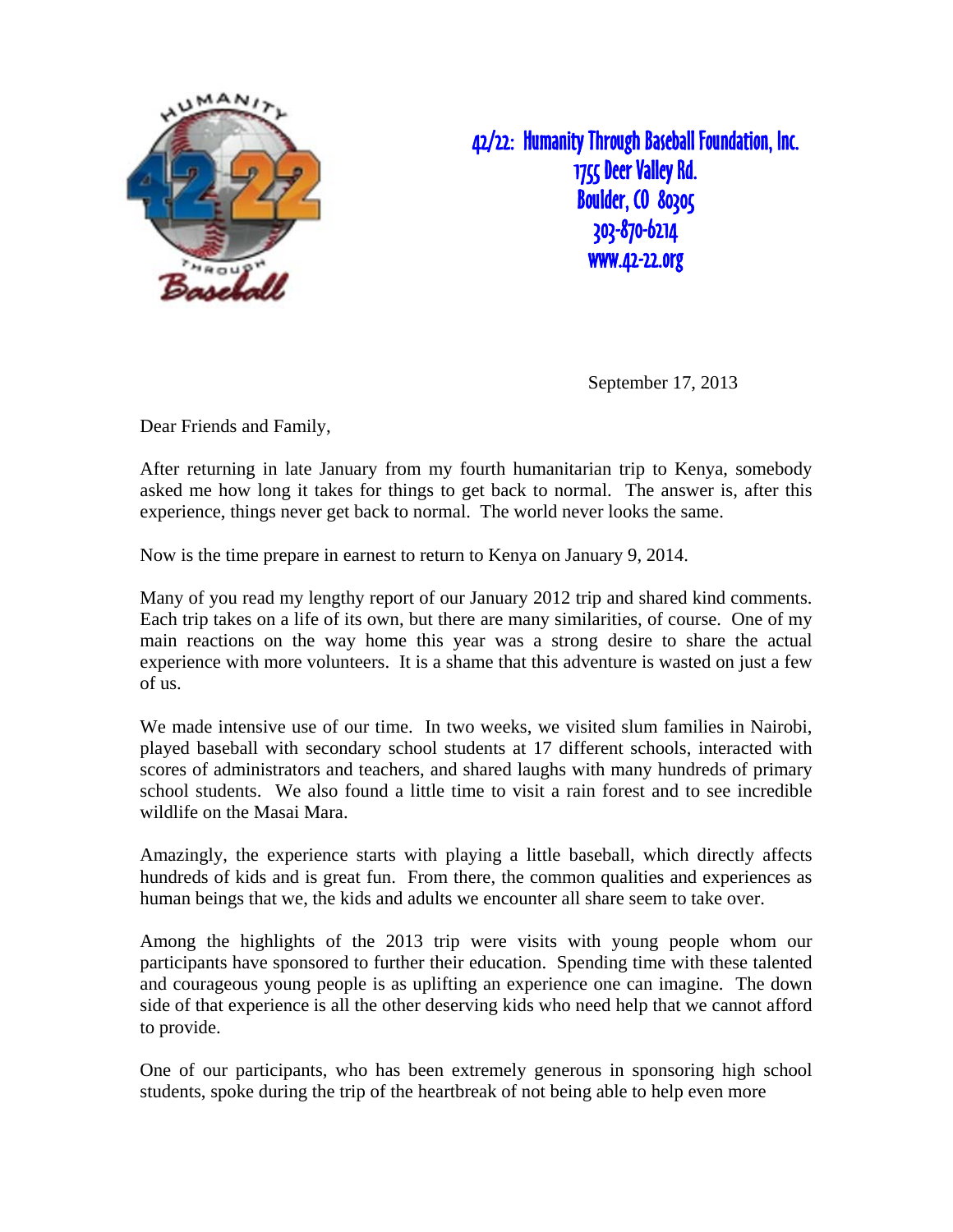children. Indeed, this can be overwhelming, and I tried to encourage him by emphasizing that we need to focus on and realize the value of the help we do provide.

One young woman whom we sponsor studies in downtown Kisumu. Her dormitory room was a 5-plus-person room at the YWCA hostel. The ten blocks between the university and the hostel are navigated by a sidewalk that consists partly of collapsing concrete panels over an open sewer. The area is surrounded by a bustling open-air market.

Everyone to whom this letter is addressed is a valuable and generous member of your community. We all find satisfaction in being useful beyond our own enrichment. As I struggled with the financial commitment required for this project, I received this message from the young woman described above:

 Words fail me to express my gratitude to you- I mean I just do not seem to know the best way to do it or maybe I am yet to find one, but please always know that I am sincerely very grateful, even when I don't mention it. Thank you too for turning my gloom into glitter. You see, for me life as a young girl was very painful and many a times when I think about it, comparing it with my life today, and that bright future I hope for, it is like a dream, and I cannot help the tears that flow even as I tell you this. I'm sorry it sounds rather sad, but there is one good thing about it-actually it really drives me to help young girls, women and even children who go through the same.

If it gets any better that that, I would love to see it.

This particular note really hit home for me because it reminded me of where my passion comes from. Not that many years ago (OK, maybe it was that many years ago), I was a skinny kid from Pennsylvania with a dream of going to college, becoming a lawyer, raising a family, and seeing the world. It is fascinating how much we are the same. My dreams came true, and then some. Now it is time to pass it on. Many of you have similar stories. But vivid reminders like that above provide invaluable perspective.

This is the experience I would love to share with you. The ultimate experience is going on the trip. Talk about immersion! The trip does require being in good physical condition and tolerance to heat and rough roads. It costs about \$5,000. A "no whining" rule is ruthlessly enforced. Sending someone else on the trip would be a wonderful gift that will truly help shape one's life.

Another way to share the experience is to sponsor a particular student in Kenya. This is rewarding because it is very personal. Here is another message from the young lady described above that stopped me in my tracks:

I have never felt so cared for before like I now do. Thanks for being really caring.

Imagine that just knowing someone cares means so much. I think she has put her finger on what it is that causes all the kids we encounter to treat us like rock stars. When you go to a place like Kenya, it is apparent that most of the world doesn't care. There may not even be any parents to care. Caring is such a simple gift to give. Unfortunately, it sets us apart from much of the society in which we live.